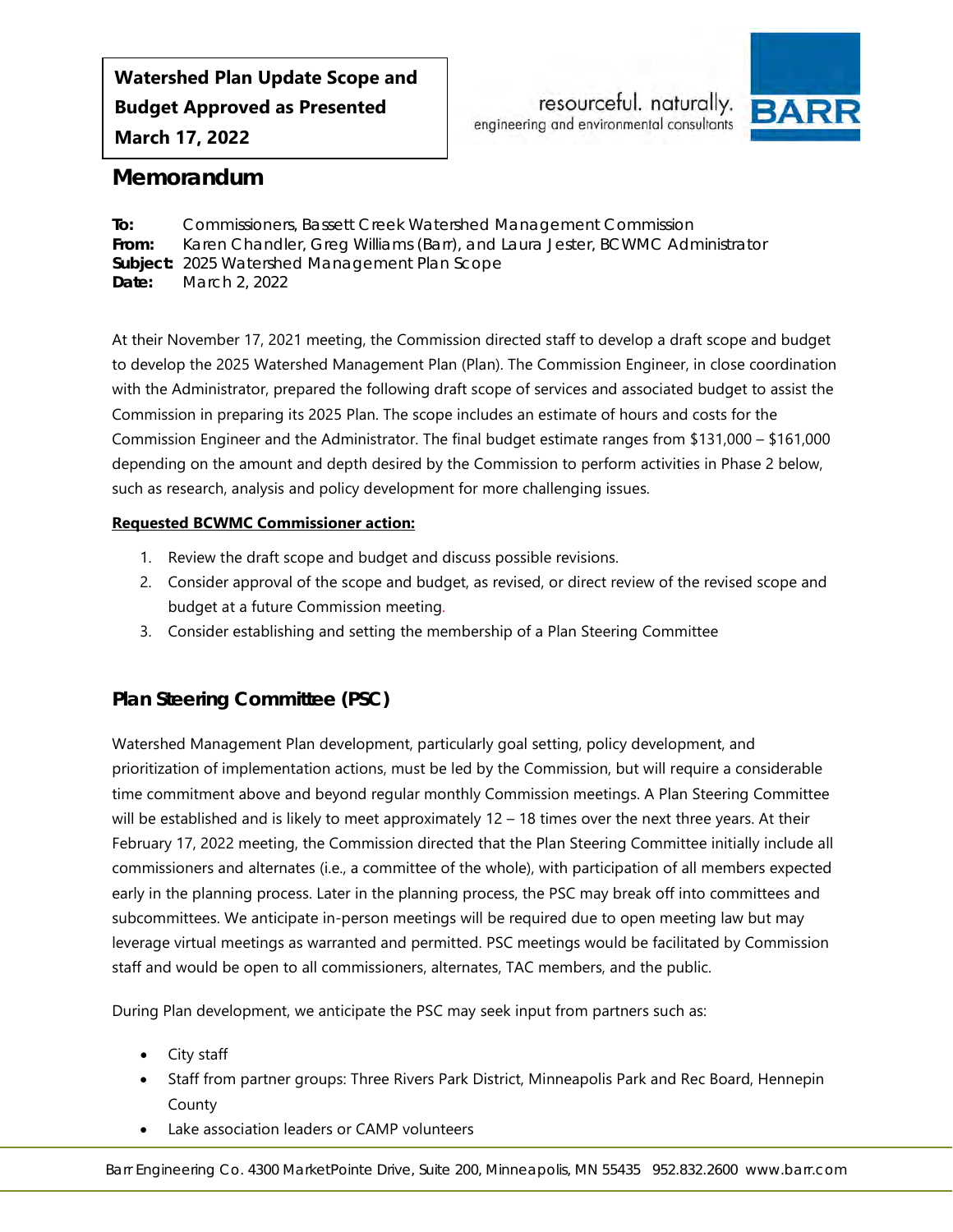• Other residents and/or representatives of underserved communities

Once the Commission has established PSC membership, the PSC will discuss meeting timing and format.

# **Technical Advisory Committees (TACs)**

In addition to the PSC, the Plan's development should include input from a more technical group (Planning TAC) that would meet  $4 - 5$  times over the next three years and which should include staff from the following groups (see Section [1.11\)](#page-7-0):

- BCWMC Technical Advisory Committee (city staff)
- MN Board of Water and Soil Resources
- MN Pollution Control Agency
- MN Department of Natural Resources
- Metropolitan Council
- Hennepin County
- Three Rivers Park District
- Minneapolis Park and Rec Board

We anticipate that input from the BCWMC TAC (city staff) will be sought on a regular basis, meeting 4 -5 times over the next three years in addition to meetings of the larger Planning TAC. Additional meetings of the BCWMC TAC may be required depending on the scope of priority issues identified (see Phase 2).

# **Project Scope**

The 2025 Plan scope of work is subdivided into the following four phases:

- 1. Initial stakeholder engagement
- 2. Pre-plan work to address challenging issues
- 3. Development of the draft Plan document
- 4. Plan review and approval

[Figure 1](#page-2-0) presents a draft schedule illustrating the above project phases. Phases 1 and 2 are approximately concurrent and pre-requisite to the plan development in phase 3. Some elements of stakeholder engagement, however, will be continued through phases 3 and 4 (e.g., meetings of the Planning Technical Advisory Committee, see Section [1.11\)](#page-7-0).

## **Phase 1: Initial stakeholder engagement**

Phase 1 Timeline: March 2022 – May 2024

Phase 1 Budget: \$42,727

Phase 1 Meetings: 2 – 3 PSC meetings, 1 BCWMC TAC meeting

In developing its 2025 Plan, the BCWMC has an opportunity to engage and receive input from a broad group of stakeholders within the watershed. Meaningful input from communities, residents, and partners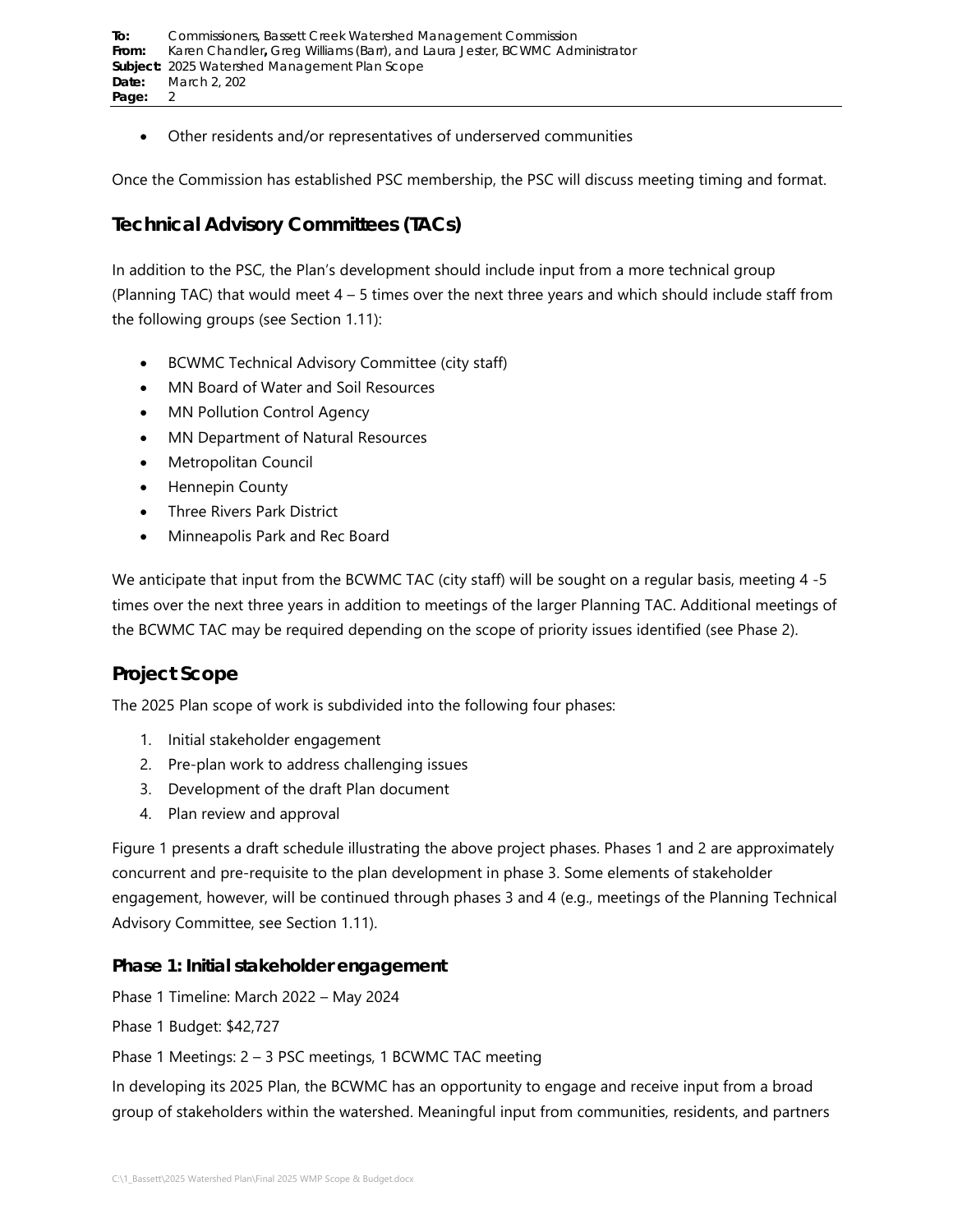is essential to developing a plan focused on priority issues and executed through collaborative action. At the November 17, 2021 BCWMC meeting, the Commission considered varying levels of stakeholder engagement and selected a "moderate" level of engagement. Commission staff scoped the following proposed activities with that decision in mind. Note that several of the stakeholder engagement activities described herein are required per Minnesota Rules 8410. Proposed activities include:

- Developing a stakeholder engagement plan for BWSR review and approval\*
- Notifying plan review authorities of the plan update and summarizing responses\*
- Gathering input from BCWMC member cities regarding priority issues, including:
	- o Input from city technical staff gathered by Commission staff
	- o Input from city councils/commissions gathered via commissioners and/or city staff
- Hosting Commission workshop to kickoff Plan update process and identify overarching watershed issues and future implementation strategies, opportunities, and challenges
- Hosting an "Equity in Watershed Management" workshop
- Hosting an on-line survey to gather input from residents and various stakeholder groups
- Meeting with members of underrepresented community groups
- Engaging the public at partner/community events (as health restrictions allow)
- Hosting a public kickoff/initial planning meeting\*
- Summarizing stakeholder input and hosting a Commission issue prioritization workshop
- Establishing a Planning Technical Advisory Committee (TAC) for input throughout Plan development\*

\* = activity required per Minnesota Rules 8410

[Figure 1](#page-2-0) presents a flowchart of proposed initial stakeholder engagement activities.



<span id="page-2-0"></span>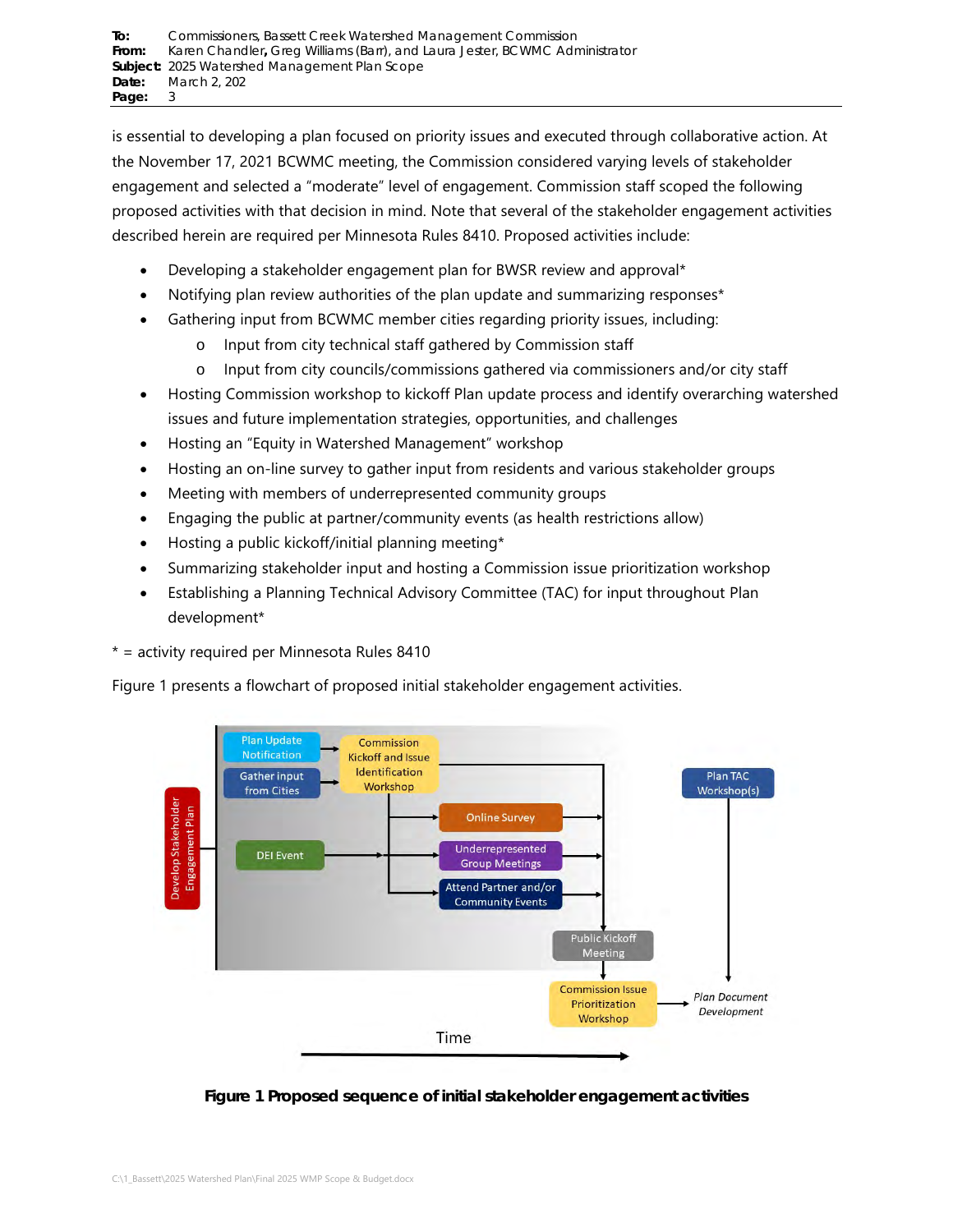# <span id="page-3-2"></span>**1.1 Developing a stakeholder engagement plan for BWSR review and informal approval**

BWSR requests that watershed management organizations submit a stakeholder engagement plan for BWSR review and comment. Commission staff will develop a stakeholder engagement plan based on the tasks described in this scope, as revised based on commissioner input. Barr will provide the stakeholder engagement plan to the BWSR Board Conservationist. After BWSR review, Commission staff will present and discuss any proposed revisions to the stakeholder engagement plan at a PSC or Commission meeting and revise the stakeholder engagement plan, as needed. We will submit the revised stakeholder engagement plan to BWSR for (informal) approval.

### **Deliverables:**

- Draft stakeholder engagement plan
- Final stakeholder engagement plan (as revised)

# <span id="page-3-0"></span>**1.2 Notifying Plan review authorities and summarizing responses**

Consistent with MN Rules 8410.0045 Subp. 3 and Subp. 4, the Administrator will electronically send a notification of the 2025 Plan update to plan review agencies and the plan review authorities on behalf of

the BCWMC. The notification will request that recipients provide information about their respective priority issues, goals, and data relevant to the 2025 Plan within 60 days. The notification will also ask recipients to identify potential TAC member(s) from their organization.

The Administrator will summarize the responses in a memorandum to be presented to the Commission. Commission staff will consider the information provided in the responses to the notification during all subsequent phases of plan development.

### **Plan Review Agencies:**

- Board of Water and Soil Resources
- Metropolitan Council
- Minnesota Department of Natural Resources
- Minnesota Pollution Control Agency
- Minnesota Department of Health
- Minnesota Department of Agriculture

**Plan Review Authorities** additionally include:

- Hennepin County
- Cities of Crystal, Golden Valley, Medicine Lake, Minneapolis, Minnetonka, New Hope, Plymouth, Robbinsdale, and St. Louis Park

### **Deliverables:**

- Notification of plan update electronic communication
- Memorandum summarizing responses to the notification letter

## <span id="page-3-1"></span>**1.3 Gather input from member cities regarding priority issues**

City staff from several BCWMC member cities attend Commission meetings and are active partners in watershed management. In addition to this participation, the Administrator will ensure that input on watershed issues is gathered more broadly from member cities and may convene a meeting of the BCWMC TAC to review and discuss input. Commissioners will work with their respective BCWMC TAC members to gather information about priority concerns related to water and natural resources management or BCWMC implementation activities from their city departments, city councils, and/or city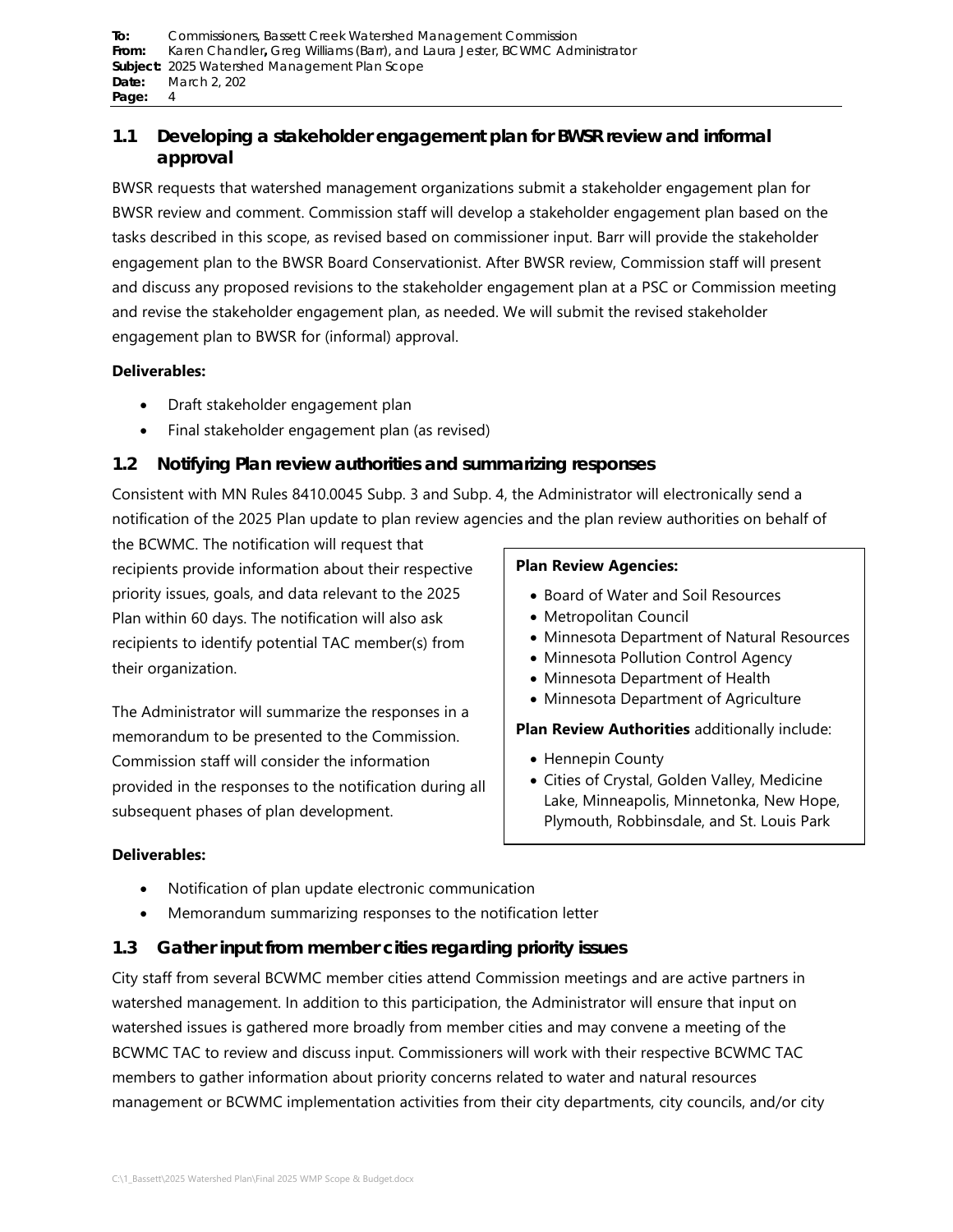commissions. Commission staff will summarize this information in a memorandum to inform discussion at an initial issue identification workshop of the Commission (see Section 1.4).

### **Deliverables:**

- Meeting of the BCWMC TAC
- Summary memorandum of city staff, city council, and city commission input

# <span id="page-4-0"></span>**1.4 Commission workshop to kickoff Plan update process and identify overarching issues**

While stakeholder engagement is an opportunity to hear broad input from diverse stakeholders, we recommend that the Commission seek to focus issue identification and prioritization efforts on those items within the charge of the BCWMC. Commission staff will prepare and deliver a presentation on the history of the BCWMC Plan and Plan update process workshop attended by commissioners and alternates. Commission staff will present the responses to the Plan update notification letter (see Section [1.2\)](#page-3-0), collected city input (see Section [1.3\)](#page-3-1) and the gaps analysis (see Section [2.1\)](#page-8-0). Commission staff will facilitate discussion to identify key overarching issues that must be addressed during Plan development, challenging issues that may require greater effort to address than others, and issues that may be a priority to partners that are outside of the Commission's roles and responsibilities. Commission staff will summarize the outcomes from this discussion in a memorandum and use the results to focus subsequent stakeholder engagement activities.

### **Deliverables:**

- Commission workshop
- Summary memorandum of overarching priority issues

## **1.5 Hosting a "Equity in Watershed Management" workshop**

The Bassett Creek watershed is home to many residents and other stakeholders who belong to communities historically underrepresented in water and natural resource planning. In Fall 2021, the Commission expressed interest in hosting an event to explore issues of diversity, equity, and inclusion (DEI) as it relates to watershed management and the role of the BCWMC. The Administrator will engage local DEI experts and city, county, and/or other watershed management organization staff to develop and present programming designed to answer:

- What is DEI, environmental justice, and their history in the watershed?
- Why is DEI important in water and natural resource planning?
- How have others addressed DEI in their work?
- How can BCWMC provide for equity in its policies, programs, and projects?

- Equity in Watershed Management workshop
- Workshop outcomes incorporated into policies, programs, and/or projects in 2025 Plan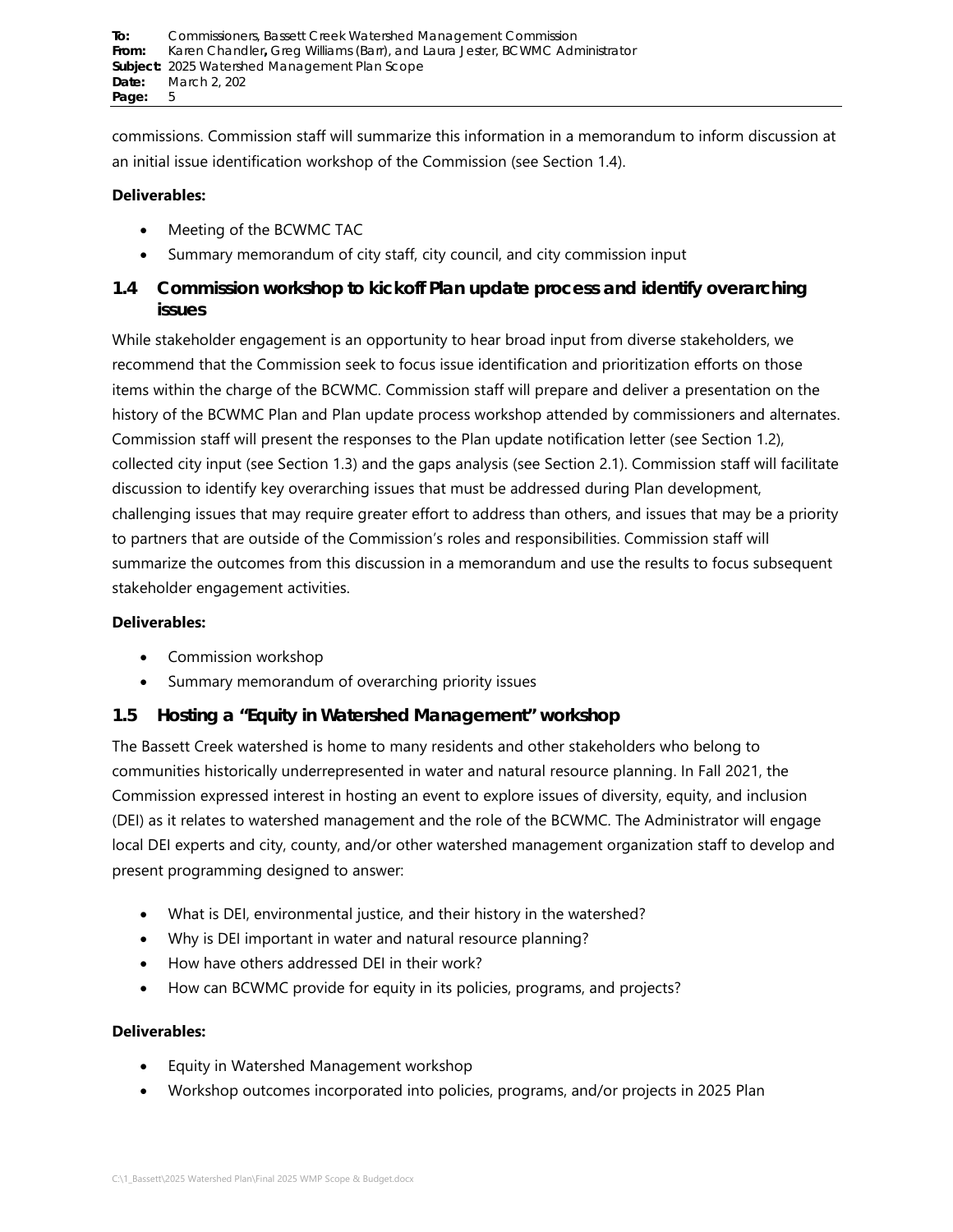**To:** [Commissioners, Bassett Creek Watershed Management](#page-0-0) Commission **From:** Karen Chandler**,** [Greg Williams \(Barr\), and Laura Jester, BCWMC Administrator](#page-0-1) **Subject:** [2025 Watershed Management Plan Scope](#page-0-2)  **Date:** [March 2, 202](#page-0-3) Page: 6

## <span id="page-5-1"></span>**1.6 Hosting an on-line survey**

The Commission Engineer will work with the Administrator and PSC to develop and host an online survey intended to reach a public audience of residents, property owners, business owners, and other individuals who live, work, or recreate in the watershed. The survey will be brief (e.g., five questions) to encourage participation and allow some or all of the survey questions to be asked during potential future face-toface interactions with stakeholders, if possible (see Section [1.6\)](#page-5-0). The questions will be designed to understand how stakeholders value and interact with the water and natural resources within the Bassett Creek watershed. Draft survey questions will be provided to the Commission for review and comment, prior to publication.

The survey will be linked from the BCWMC website, partner websites, and advertised through social media and targeted e-mailing. Paper copies of the survey will also be available at events or upon request. Staff will summarize the results of the survey in a memorandum prior to the Commission issue prioritization workshop (see Sectio[n1.9\)](#page-6-0). Staff recommends including the summary memorandum as an appendix to the Plan.

### **Deliverables:**

- Draft survey questions for Commission review
- On-line survey
- Memorandum summarizing survey responses

# **1.7 Meetings with underrepresented community groups**

The Administrator will work with the Commission and PSC to identify communities within the watershed for targeted engagement to better understand their community values and concerns as well as opportunities for collaboration. Once a list of potential organizations or groups has been established, the Administrator will contact leaders within those organizations or communities to set up interviews performed by the Administrator and/or commissioners. An intern from Dougherty Family College may also be hired to assist with this work. The meetings are intended to be informal and conversational. These conversations will help identify areas where the interests of both parties may intersect and the ways we may be able to work together in the future. Information gathered from these meetings will be considered in subsequent Plan development tasks.

## **Deliverables:**

- Meetings with up to 10 groups
- Meeting notes

# <span id="page-5-0"></span>**1.8 Engaging the public at partner/community events (as health restrictions allow)**

Events focused on water resource management typically draw few attendees, and the attendees often have very specific concerns. Conversely, community events within the watershed present ready-made opportunities for BCWMC representatives (commissioners, PSC members, member city staff, Administrator, and/or Barr staff) to engage with a broader cross-section of potential stakeholders.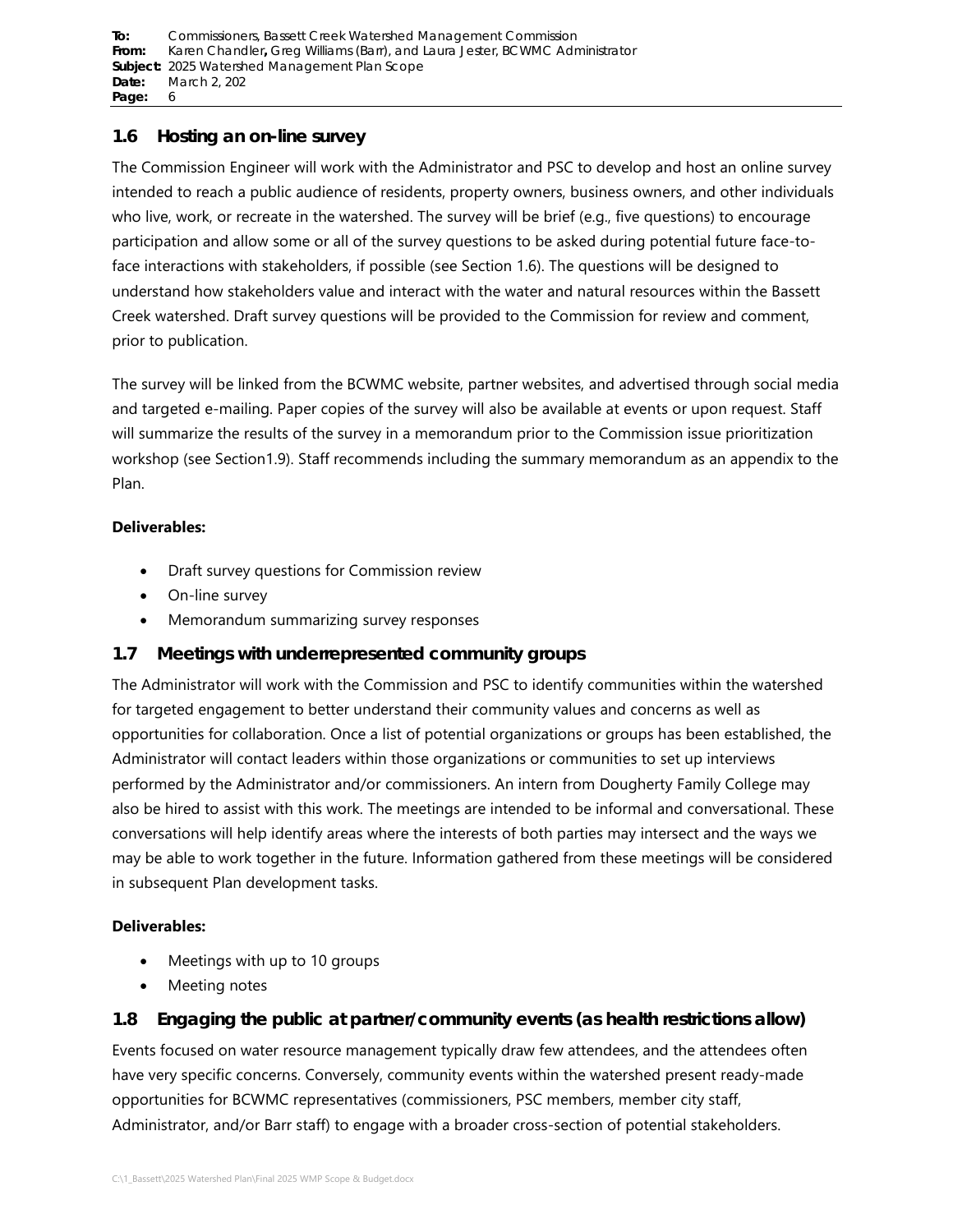To leverage these opportunities, the Administrator will contact member city staff and commissioners to identify up to 10 community events. The Administrator will seek volunteers from commissioners, PSC members, and member city staff to attend one or more events. The Commission Engineer will prepare a large board and one-page handouts including a watershed map, a brief introduction to the BCWMC, and the 2025 Plan development process. BCWMC representatives will answer questions and ask interested individuals to complete the survey (see Section [1.4\)](#page-5-1) online or on paper. BCWMC representatives will provide a summary of the community event at a Commission meeting.

## **Deliverables:**

- Information board and 1-page handouts
- Completed surveys
- Summaries of events

# **1.9 Hosting a public kickoff/initial planning meeting**

Per Minnesota Rules 8410.0045 Subp.5 the BCWMC must publicly notice and host an "initial planning meeting presided over by the organization's governing body to receive, review, and discuss input" on the 2025 Plan. The meeting must occur after receipt of responses to the Plan update notification (or the required time has passed, see Section [1.2\)](#page-3-0).

Staff recommends hosting the initial planning meeting after full or substantial completion of some of the other initial stakeholder tasks to provide input for this meeting (e.g., online survey). The Administrator will work with the Commission to identify a meeting date, secure a meeting location, publicly notice the meeting, and "market" the meeting to residents and stakeholder groups. The Commission representatives (including Engineer, Administrator, and/or commissioners) will prepare and present information about the BCWMC and the 2025 Plan. Agenda and format for the initial planning meeting would be developed with the overall stakeholder engagement plan (see Section [1.1\)](#page-3-2). Staff recommends facilitated, small-group discussions following the initial presentation to identify and discuss issues important to meeting attendees. The Administrator will summarize the results of the initial planning meeting in a memorandum to the Commission.

### **Deliverables:**

- Public notice/advertisement for the initial planning meeting
- Initial planning meeting
- Summary memorandum

# <span id="page-6-0"></span>**1.10 Summarizing stakeholder input and hosting a Commission issue prioritization workshop**

MN Rules 8410 require that watershed management organization plans identify priority issues and resources to be addressed during the life of the plan. The Commission Engineer and the Administrator will present results of the initial stakeholder engagement activities, existing resource conditions and trends, past CIP projects, and any initial inventory work to the PSC. The PSC will develop recommendations on priority issues for use at a Commission workshop.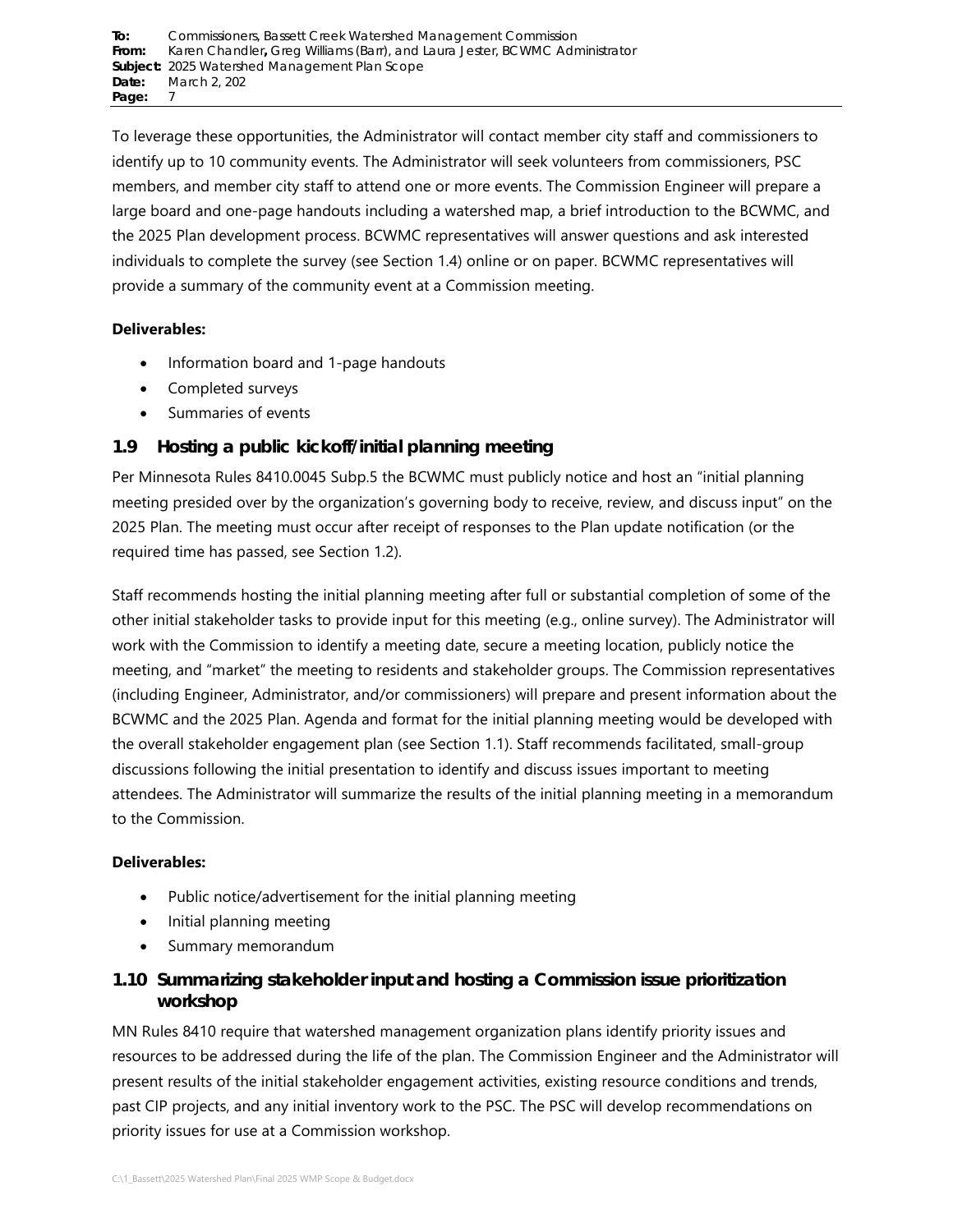The Commission Engineer and the Administrator will present the summary of initial stakeholder engagement and PSC recommendations at a Commission issue prioritization workshop. At the workshop, the Administrator and Commission Engineer will facilitate discussion with the intent of establishing consensus regarding priority issues and resources to be addressed in the 2025 Plan. The Administrator will record the results of the workshop in a memorandum.

### **Deliverables**

- Memorandum summarizing results of initial stakeholder engagement activities and PSC recommendations
- Facilitated commissioner workshop
- Memorandum summarizing issue and resource prioritization

# <span id="page-7-0"></span>**1.11 Establishing and meeting with a Planning Technical Advisory Committee (TAC)**

The Administrator will convene a Planning Technical Advisory Committee (Planning TAC) comprised of member city staff, plan review authority staff from state agencies, Hennepin County, and Met Council, and other technical partners identified by the Commission. The Administrator will coordinate in-person or virtual meetings of the Planning TAC to review and provide input on draft Plan content throughout the project. The Commission Engineer and the Administrator will cooperate to present draft Plan content at these meetings. The Administrator will summarize Planning TAC meeting discussions in minutes provided to the PSC and Commission. Likely meeting subjects include, but are not limited to:

- Measurable goals
- BCWMC policies and performance standards
- Implementation actions, schedule and budget

This scope assumes four in-person Planning TAC meetings over the next three years. Additional meetings of the Planning TAC may be necessary during Plan development.

## **Deliverables:**

- Up to four Planning TAC meetings
- Minutes from Planning TAC meetings

# **Phase 2: Pre-Plan work to address challenging issues**

Development of the 2025 Plan is an opportunity for the Commission to perform a comprehensive examination of the BCWMC policies and programs. The Administrator, Commission Engineer, and commissioners identified some topics that should be addressed during 2025 Plan development that may require more effort than others. We anticipate the Commission discussion of overarching issues (see Section [1.4\)](#page-4-0) may clarify existing or identify new challenging issues. We recommend beginning to address these topics through targeted data review, research on how others are addressing these issues, and discussions with commissioners, city staff, and other stakeholders early in the planning process. Because there is a wide range in the depth of analyses and amount of work that could be incorporated into this phase, the budget is presented as a range.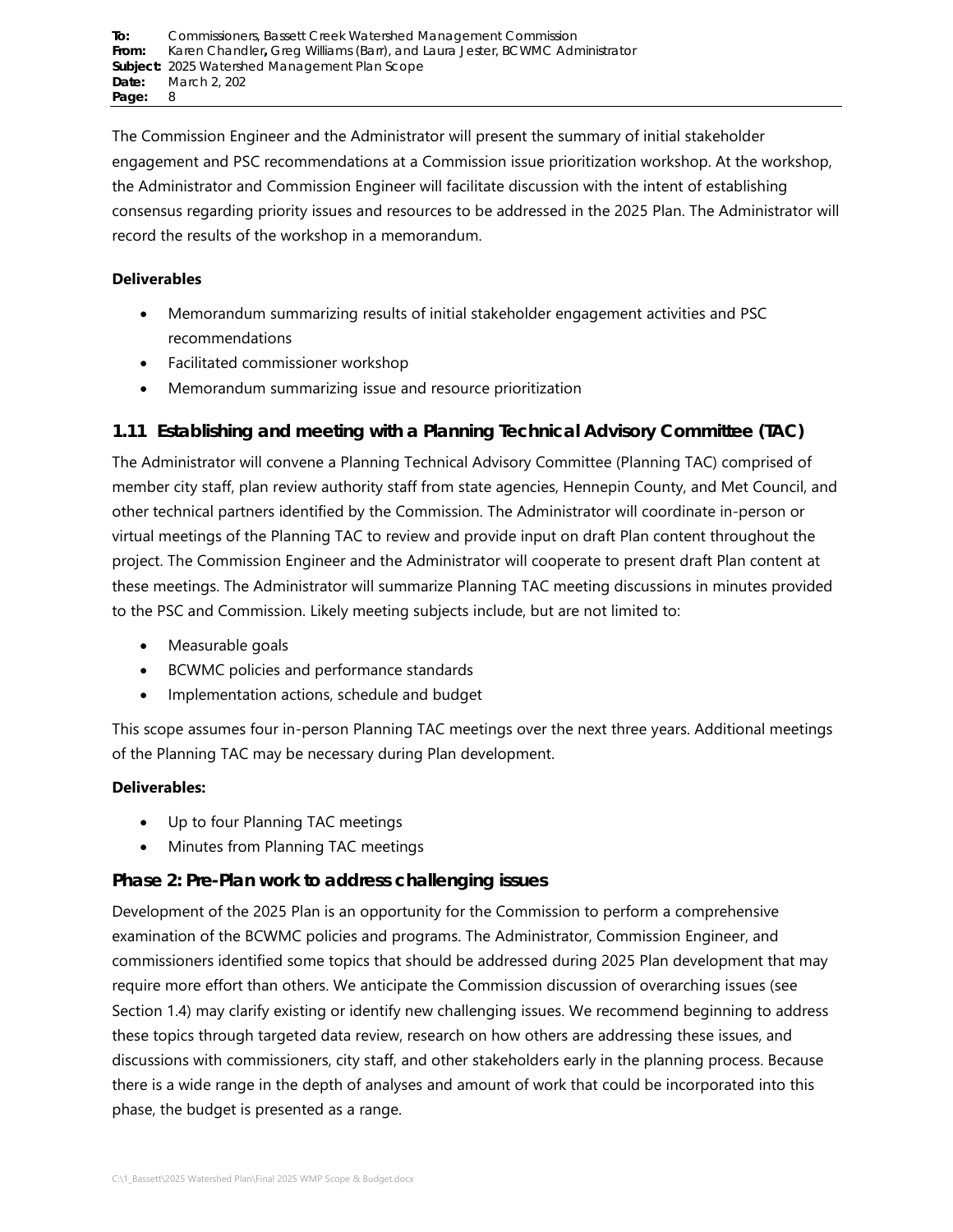Phase 2 Timeline; April 2022 – March 2023

Phase 2 Budget: \$6,960 - \$37,000

Phase 2 Meetings: 2 – 3 PSC meetings; 1 Planning TAC meeting; 2 – 3 BCWMC TAC meetings

# <span id="page-8-0"></span>**2.1 Preliminary gaps analysis**

The Commission Engineer and the Administrator will review the existing plan relative to current watershed management practice, emerging issues, regulatory climate (e.g., current MPCA general permits), and data to identify potential gaps in needs or implementation. We will summarize this analysis in a brief memorandum provided to the PSC and Commission and present the information as part of the Commission discussion of overarching issues (see Section [1.4\)](#page-4-0) and reference this information during the scoping of additional technical work (see Section [2.2\)](#page-8-1).

## **Deliverables**

• Memorandum summarizing preliminary gaps analysis

# <span id="page-8-1"></span>**2.2 Identifying topics and scope of pre-Plan work to address challenges**

Following the preliminary gaps analysis, the Administrator will facilitate discussion with the PSC and/or the Commission and TAC to identify potentially more challenging or complex topics that may need additional review ahead of Phase 3. Possible topic areas already identified include:

- Chloride regulations
- Incorporation of DEI principles
- Performance standards for linear projects
- Potential implementation of the Bassett Creek Valley plan to create more flood storage in the lower Bassett Creek Valley
- Process for identifying projects or implementing the Capital Improvement Program (CIP)
- Education program
- Carbon footprint or climate impact considerations of BCWMC projects and programs
- Organizational capacity of Commission staff and partners
- Revisions/updates to the joint powers agreement

After finalizing the list of challenging issues to be addressed in this phase, the Administrator and Commission Engineer will develop a proposed scope of work to address these issues. The scope may include review of existing data and practices, review of other organization practices and/or performance standards, and discussions with commissioners, city staff, and/or other partners. The Administrator will present the draft scope for commissioner review, comment, and approval.

- Discussion with the Commission to identify challenging issues
- Draft scope of work for Commission approval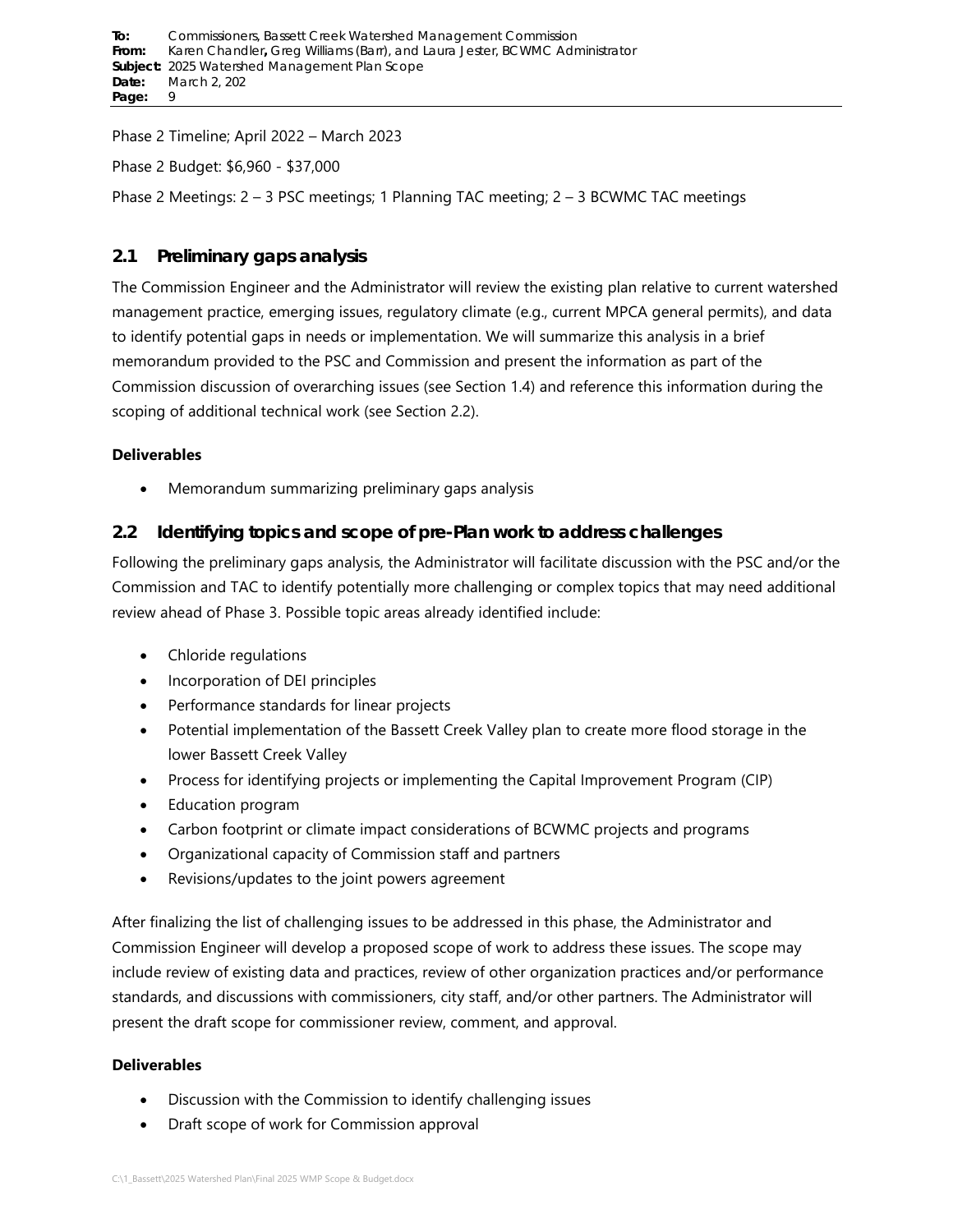**To:** [Commissioners, Bassett Creek Watershed Management](#page-0-0) Commission **From:** Karen Chandler**,** [Greg Williams \(Barr\), and Laura Jester, BCWMC Administrator](#page-0-1) **Subject:** [2025 Watershed Management Plan Scope](#page-0-2)  **Date:** [March 2, 202](#page-0-3) **Page:** 10

# **2.3 Performing pre-Plan work to address challenging issues**

The Commission Engineer and the Administrator will execute the proposed pre-Plan work scope to address challenging issues developed as described in Section [2.2.](#page-8-1) The tasks will vary according to the final scope approved by the Commission. Note that the estimated hours and cost are unknown but contemplated at costing up to \$30,000. More detailed estimates will be developed as this task is scoped in greater detail.

### **Deliverables**

• TBD based on final approved scope

## **Phase 3: Development of the draft Plan document**

During phase 3, the Commission Engineer and the Administrator will draft Plan sections, incorporating input received during Phase 1 and analysis performed in Phase 2. Phase 3 will conclude with the development of a complete draft Plan that is ready to submit for formal review (Phase 4).

Phase 3 Timeline; January 2023 – December 2024

Phase 3 Budget: \$64,850

Phase 3 Meetings: 6 - 10 PSC meetings; 2 - 3 Planning TAC meetings; 1 BCWMC TAC meeting

# **3.1 Updating the Physical Environment Inventory**

The Commission Engineer and the Administrator will update the Physical Environment Inventory section of the Plan (Section 2 of the 2015 Plan). In this section, we will summarize resource data and provide the knowledge base upon which the issues, goals, policies, and implementation activities are built. This section serves as educational reference for non-technical audiences and as a technical reference for City and partner staff.

Topics addressed in this section include, but are not limited to: topography and drainage, land use, soils, geology, groundwater, surface waters, water quality, flooding, wetlands, natural areas, population and demographics, and others deemed significant by the Commission.

The Commission Engineer and the Administrator will update the text, tables, and figures (maps) to present the most current data. We will reference existing data summaries and sources (e.g., annual monitoring reports, data hosted at the BCWMC website) to strike an appropriate balance of detail and brevity while seeking to avoid a Plan that is soon outdated. We will cooperate with city and partner staff, as needed, to obtain local datasets (e.g., redevelopment areas) included in the inventory. A draft of the inventory will be provided to the Commission and city staff for review and comment. The Administrator will receive commissioner comments at a PSC or Commission meeting and city staff comment through electronic communications.

### **Deliverables:**

• Draft text, tables, and maps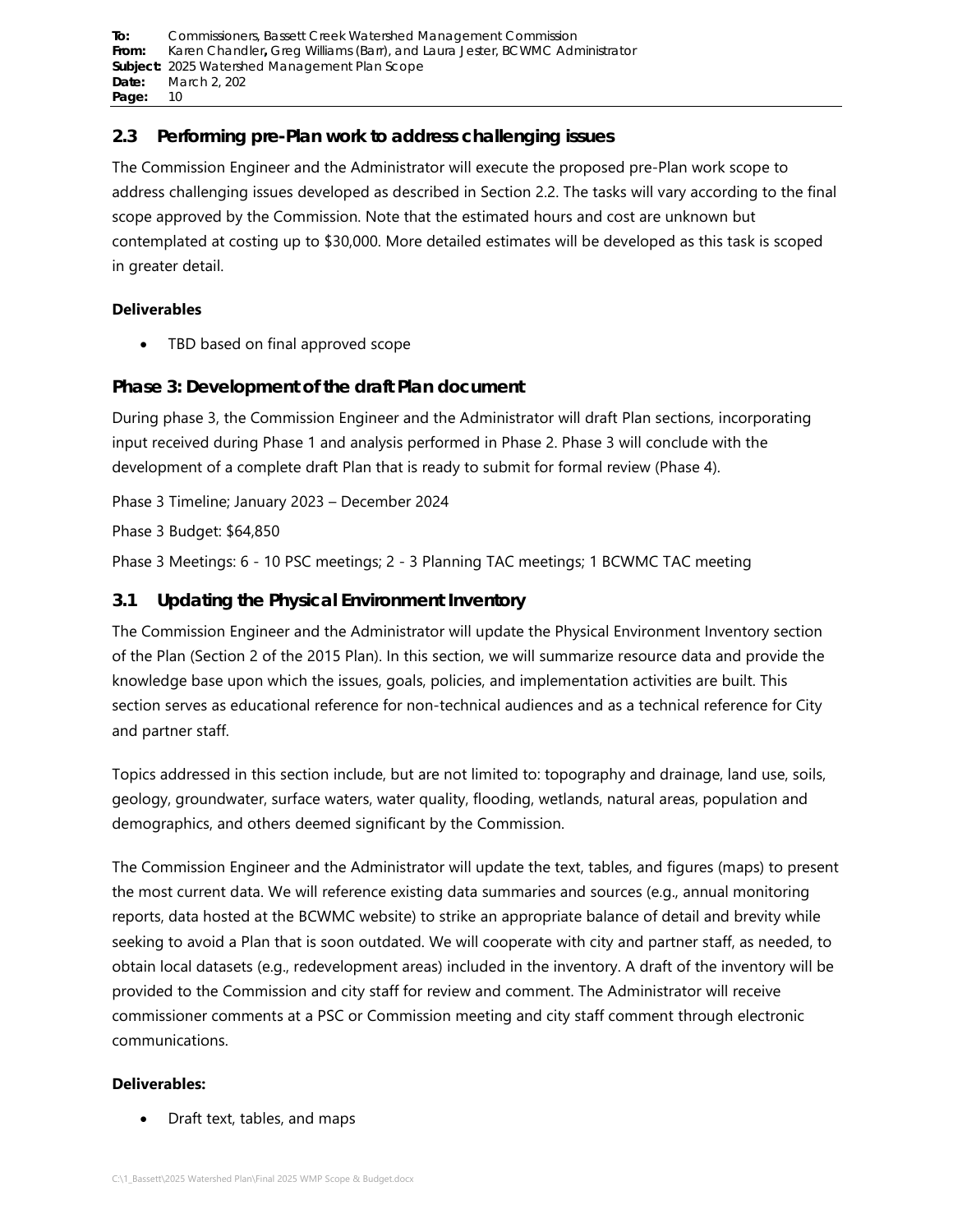### • Revised and finalized inventory

# <span id="page-10-0"></span>**3.2 Defining issues and measurable goals**

Based on information gained in phase 1 culminating in the Commission issue identification and prioritization workshop (see Section [1.9\)](#page-6-0), the Commission Engineer and the Administrator will draft text detailing the priority issues to be addressed by the Plan. The Commission Engineer and the Administrator will work with the Commission to draft and revise measurable goals to address the priority issues with input from the PSC and Planning TAC. We will correlate goals to specific issues to better allow for measurement of Plan progress.

With the 2015 revision to MN Rules 8410, BWSR increased the emphasis on quantitative, measurable goals. As written, many of the existing BCWMC goals (see Section 4 of the 2015 Plan) are not explicitly measurable and will require updating. We understand that the objective measurability of goals may vary according to the particular issue (e.g., water quality goals vs. education goals). Establishing realistic goals is an iterative process completed in coordination with developing a targeted implementation schedule – that is, understanding the actions the BCWMC can perform during the life of the Plan will inform how much progress towards goals may be expected. We anticipate this task, in conjunction with development of the targeted implementation program (see Section [3.4\)](#page-11-0) will include periodic informal meetings with BWSR staff to ensure Plan content is appropriately prioritized, targeted, and measurable.

### **Deliverables:**

- Draft issue statements
- Draft measurable goals correlated to issues
- Revised and finalized measurable goals

## **3.3 Revising BCWMC policies and performance standards**

The Commission Engineer and the Administrator will review the existing BCWMC policies, performance standards, and *Requirements for Improvements and Development Proposals* document relative to priority issues, member city and partner policies, and the current regulatory environment. We will incorporate the results of phase 1 and phase 2 as related to policies and performance standards (e.g., DEI issues, chloride regulation, linear project performance standards), as appropriate.

The Commission Engineer and the Administrator will draft proposed revisions to BCWMC policies to promote achieving the BCWMC goals (see Section [3.2\)](#page-10-0) and present the proposed revisions relative to existing policies. We will present the draft policies to the PSC and TAC and/or Planning TAC to receive feedback that will used to develop draft policies and performance standards to the Commission for review and comment at workshops or regular Commission meetings.

- Draft policies and performance standards
- Revised and finalized policies and performance standards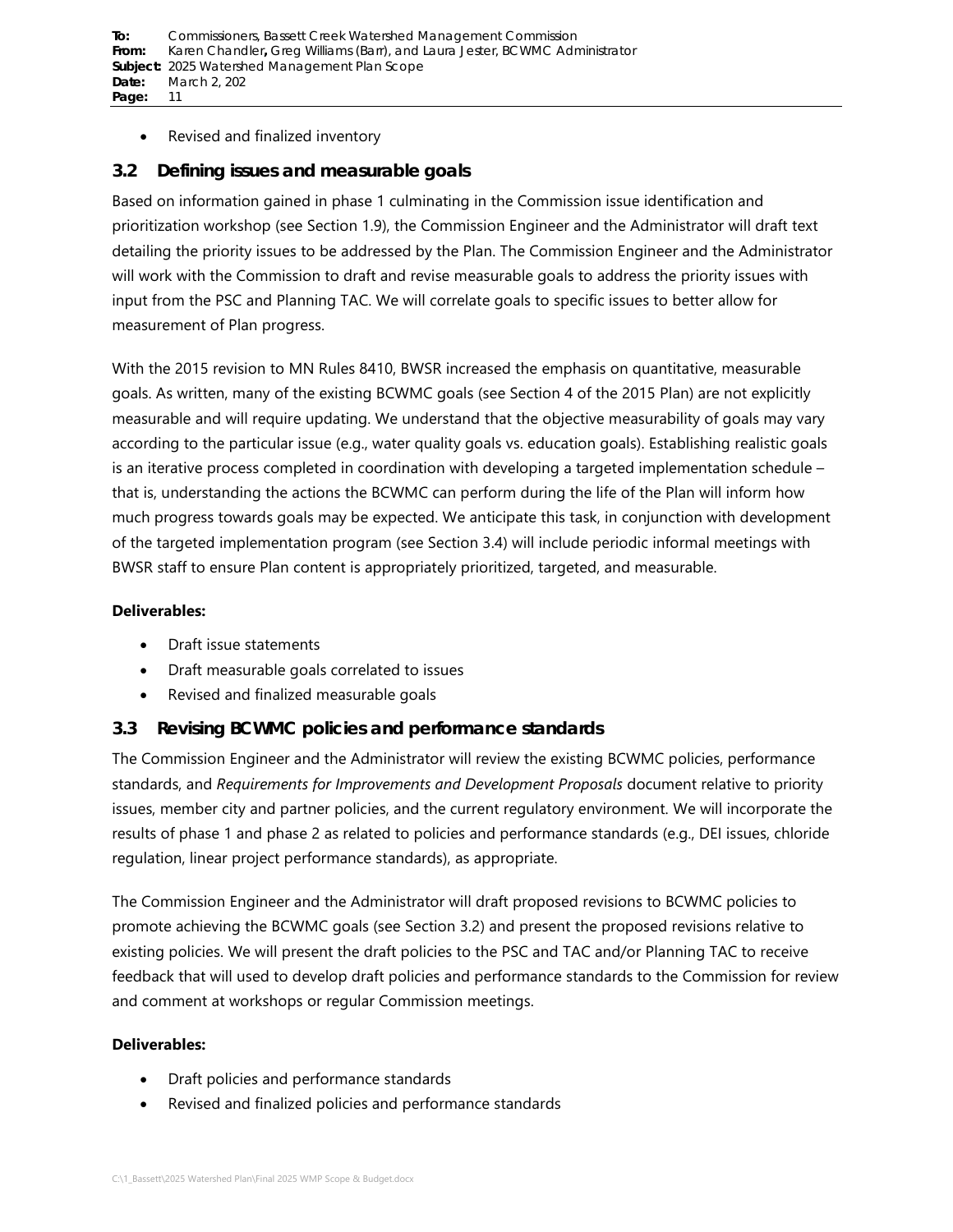**To:** [Commissioners, Bassett Creek Watershed Management](#page-0-0) Commission **From:** Karen Chandler**,** [Greg Williams \(Barr\), and Laura Jester, BCWMC Administrator](#page-0-1) **Subject:** [2025 Watershed Management Plan Scope](#page-0-2)  **Date:** [March 2, 202](#page-0-3) **Page:** 12

## <span id="page-11-0"></span>**3.4 Creating a targeted implementation program**

The Commission Engineer and the Administrator will update Plan text describing the BCWMC programs and operations (Section 5 of the 2015 Plan). We will create a draft implementation schedule (i.e., table) laying out projects, programs, and activities to be completed during the 10-year period. The implementation program will include proposed years of implementation, planning level cost estimates, and potential partners. The Administrator will coordinate meetings of the PSC and TAC and/or Planning TAC to review draft implementation actions and identify member city and partner projects where the BCWMC may be a partner. We will incorporate feedback and present the draft implementation schedule to the Commission for review and comment.

BWSR requires that the implementation program be targeted and prioritized. We will target activities according to the priority issues and resources identified during Plan development. We will work with the Commission to develop and apply a framework to prioritize implementation activities with consideration for priority issues, funding, and other factors. This may be informed by work done in phase 2 related to CIP implementation (see Section [1.2\)](#page-7-0).

BWSR also requires that Plan implementation include a process for evaluating BCWMC progress towards the measurable goals established during Plan development (see Section [3.2\)](#page-10-0). We will correlate implementation activities to goals to facilitate tracking and reporting of Plan progress. We anticipate this task will include periodic informal meetings with BWSR staff to ensure Plan content is appropriately prioritized, targeted, and measurable.

### **Deliverables:**

- Draft implementation program (including table with schedule and cost estimates and process for measuring progress)
- Refined and finalized implementation program

## **3.5 Compiling the complete draft plan**

The Commission Engineer and the Administrator will revise the various sections of the Plan based on feedback received during phase 3. We will compile a complete draft of the revised Plan in electronic format (PDF and/or MS Word). We will provide paper copies for review upon request for an additional cost outside of this scope. We will distribute the draft Plan for unofficial, internal review. We recommend that this review include commissioners and member city, partner staff, and BWSR.

We will summarize comments received during internal review and propose Plan revisions to the PSC for consideration. We will present the comments and proposed revisions to the Commission for input. Based on this feedback, we will revise the draft Plan and seek Commission approval to submit the draft Plan for official 60-day review. This work includes moving the plan content into a design program (InDesign) to develop a visually pleasing draft plan with photos, graphics, icons, etc.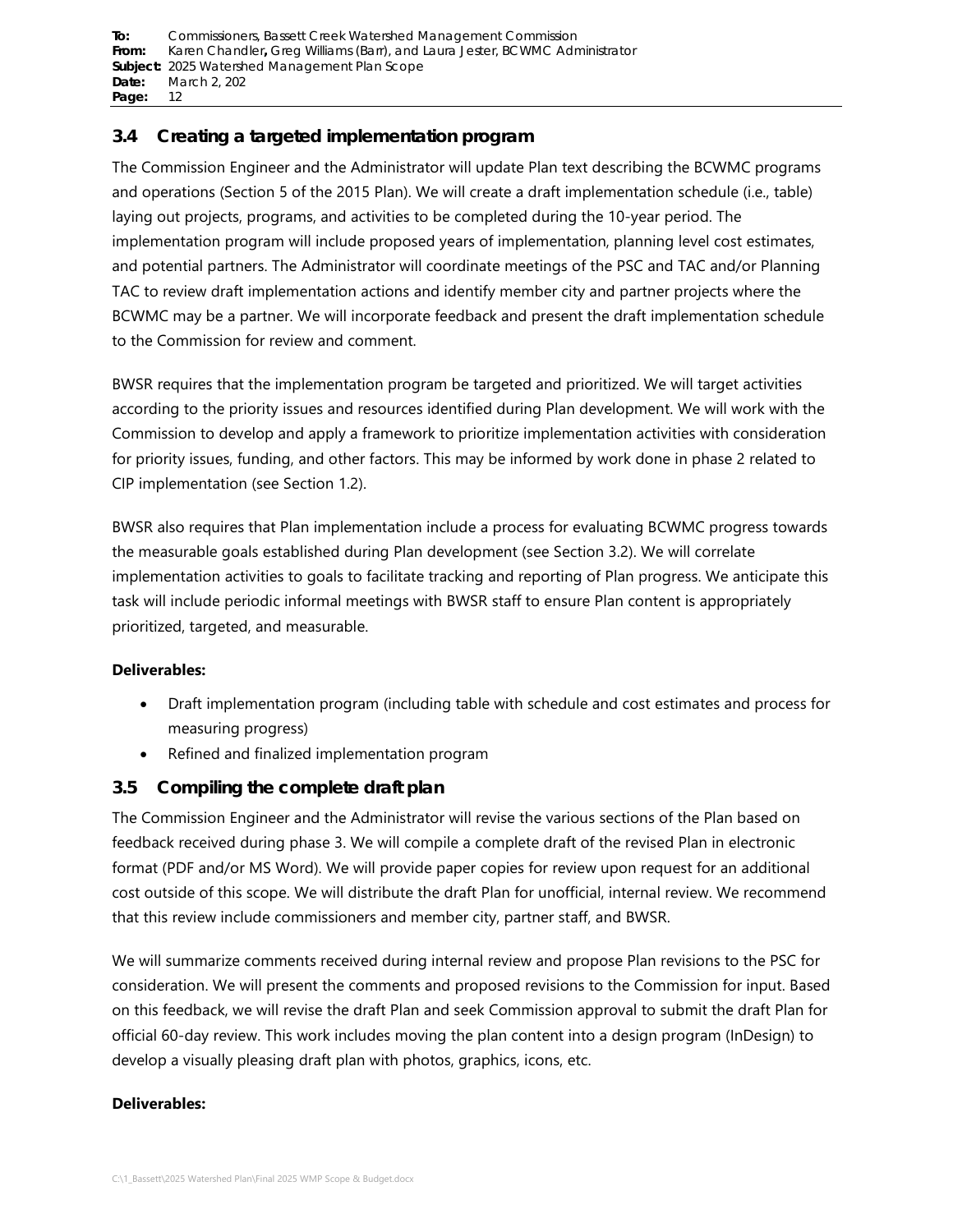- Complete draft Plan for internal review (digital format)
- Summary of informal comments and proposed revisions
- One joint Commission and member city/partner staff meeting to discuss informal comments and proposed revisions
- Complete revised draft Plan (i.e., 60-day review draft) in standard format (e.g., MS Word)
- Complete InDesign formatted draft plan
- Submittal of draft Plan for official 60-day review

## **Phase 4 – Formal review, approval, and adoption**

During phase 4, the Commission Engineer and the Administrator will guide the draft Plan through the formal review process as outlined in MN Statutes 103B.

Phase 4 Timeline; December 2024 – September 2025

Phase 3 Budget: \$20,865

Phase 3 Meetings: 2 PSC meetings; 1 Planning TAC meeting

## <span id="page-12-0"></span>**4.1 Completing formal 60-day review and responding to comments**

The Administrator will prepare a distribution letter and distribute the 60-day review draft Plan electronically to all Plan review authorities as required per MN Statutes 103B. We recommend that the BCWMC post the 60-day review draft Plan on its website for public review and comment. The Administrator will compile and organize comments received during the review period. The Commission Engineer and the Administrator will prepare draft responses to the comments and present the draft tabulated responses to the PSC and Commission for approval. Preparing responses to comments may include follow-up discussions with individual plan review authorities, as needed.

### **Deliverables:**

- Compilation of formal comments and draft responses (table)
- Finalized responses to formal comments

## <span id="page-12-1"></span>**4.2 Distributing responses to comments and holding public hearing**

Per MN Rules 8410, the BCMWC must hold a public hearing after responding to comments. The hearing must be held no sooner than 14 days after the 60-day review period ends and at least 10 days after submittal of the response to comments. If the planning process is successful up to this point, then the public hearing may be just a formality—a ratification of the Plan and the planning process. Typically, few people attend this event. We suggest holding the public hearing as part of a regularly scheduled Commission meeting. The Administrator will publicly notice the hearing consistent with rule and statute requirements. At the public hearing, the Administrator will give an overview of the draft Plan, a summary of the major comments on the Plan, and proposed responses/revisions.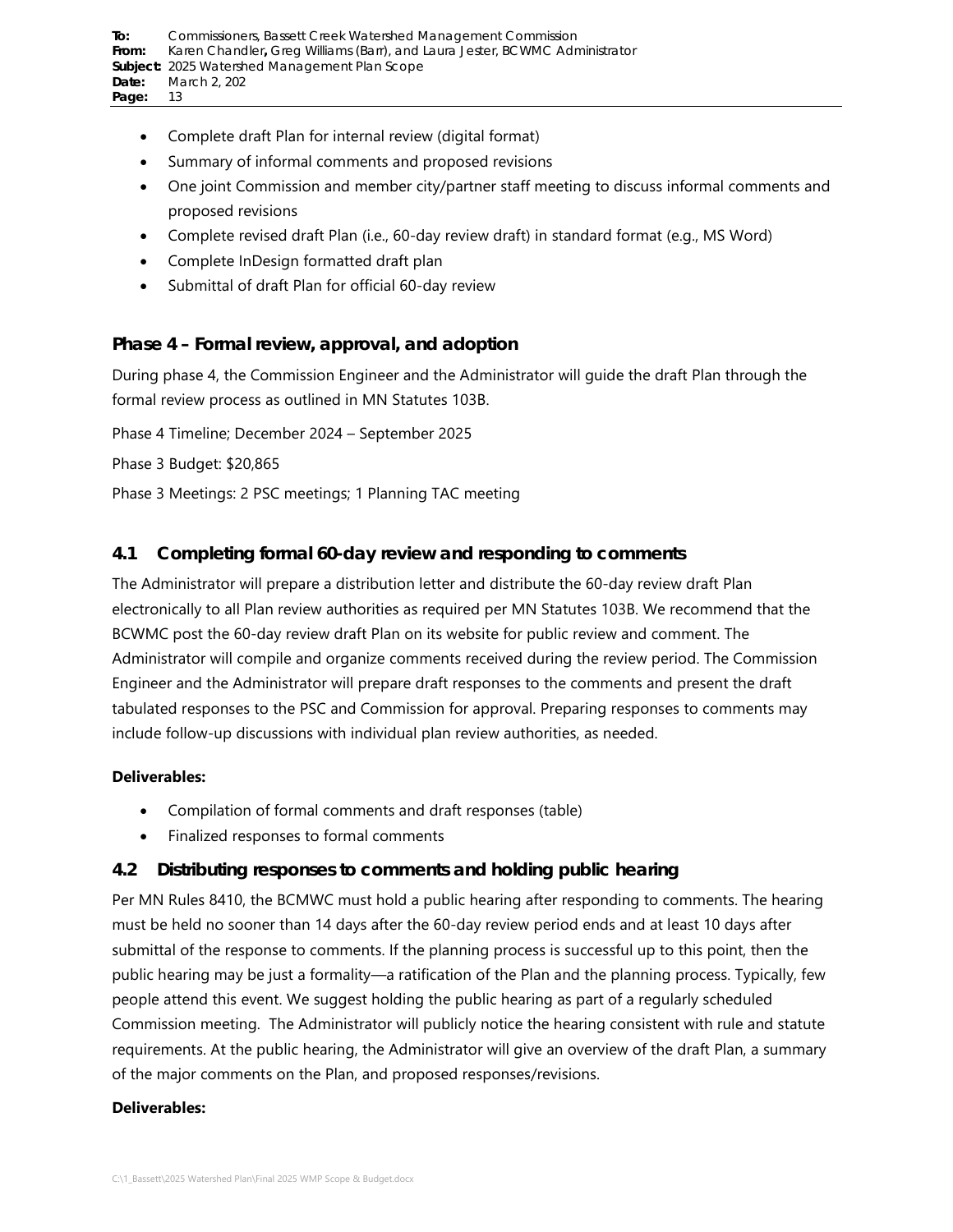- Electronic distribution of responses to comments
- Presentation of plan highlights at public hearing

## **4.3 Revising the draft Plan for 90-day review**

Following the public hearing, the Commission Engineer and the Administrator will revise the Plan according to the response to comments, additional Commission direction, and in response to comments heard at the public hearing (see Sections [4.1](#page-12-0) and [4.2\)](#page-12-1). We will produce two versions of the revised draft Plan – one version showing tracked changes and a clean version with changes accepted. The Administrator will provide the revised draft Plan to the Commission and seek approval to submit the Plan to BWSR for final review and approval. BWSR has 90 days to complete its final review. Prior to BWSR Board action on/approval of the Plan, a BWSR subcommittee meets to make its recommendation for approval/disapproval of the plan. Typically, the BCWMC is requested to attend and present its draft plan at the subcommittee meeting. We assume the Administrator and at least one commissioner will attend and present at the subcommittee meeting.

### **Deliverables:**

- Revised Plan document (standard format) submitted electronically to the Commission for approval at Commission meeting
- Revised draft plan with tracked changes (standard format) and without tracked changes (InDesign format) electronically submitted to BWSR
- Presentation at the BWSR regional subcommittee meeting

## **4.4 Obtaining Plan approval from BWSR and BCWMC adoption**

After receiving recommendation for approval from the BWSR regional subcommittee, we assume the BWSR Board will approve the BCWMC Plan. Following BWSR Board approval, the Administrator will request that the Commission approve a resolution to adopt the Plan at a regular meeting. The Commission Engineer and Administrator will make any final revisions needed (revisions at this point are assumed to be very minor) and compile the final Plan in InDesign layout as an electronic PDF.

The Administrator will prepare a transmittal memo and distribution list, and distribute the final Plan electronically. The Commission Engineer will prepare one printed copy for BWSR (as required), and additional printed copies upon request for an additional cost outside of this scope. The Administrator will make the Plan document available on the BCWMC website.

The Commission Engineer will provide the Administrator with all source data in digital format (e.g., MS Word files, tables, and GIS data).

- Transmittal memo and distribution list
- Final Plan document (InDesign layout in electronic format suitable for the website and download)
- Source data in original digital format (e.g., MS Word, InDesign, Excel tables, GIS files)
- One printed copy of the Plan for BWSR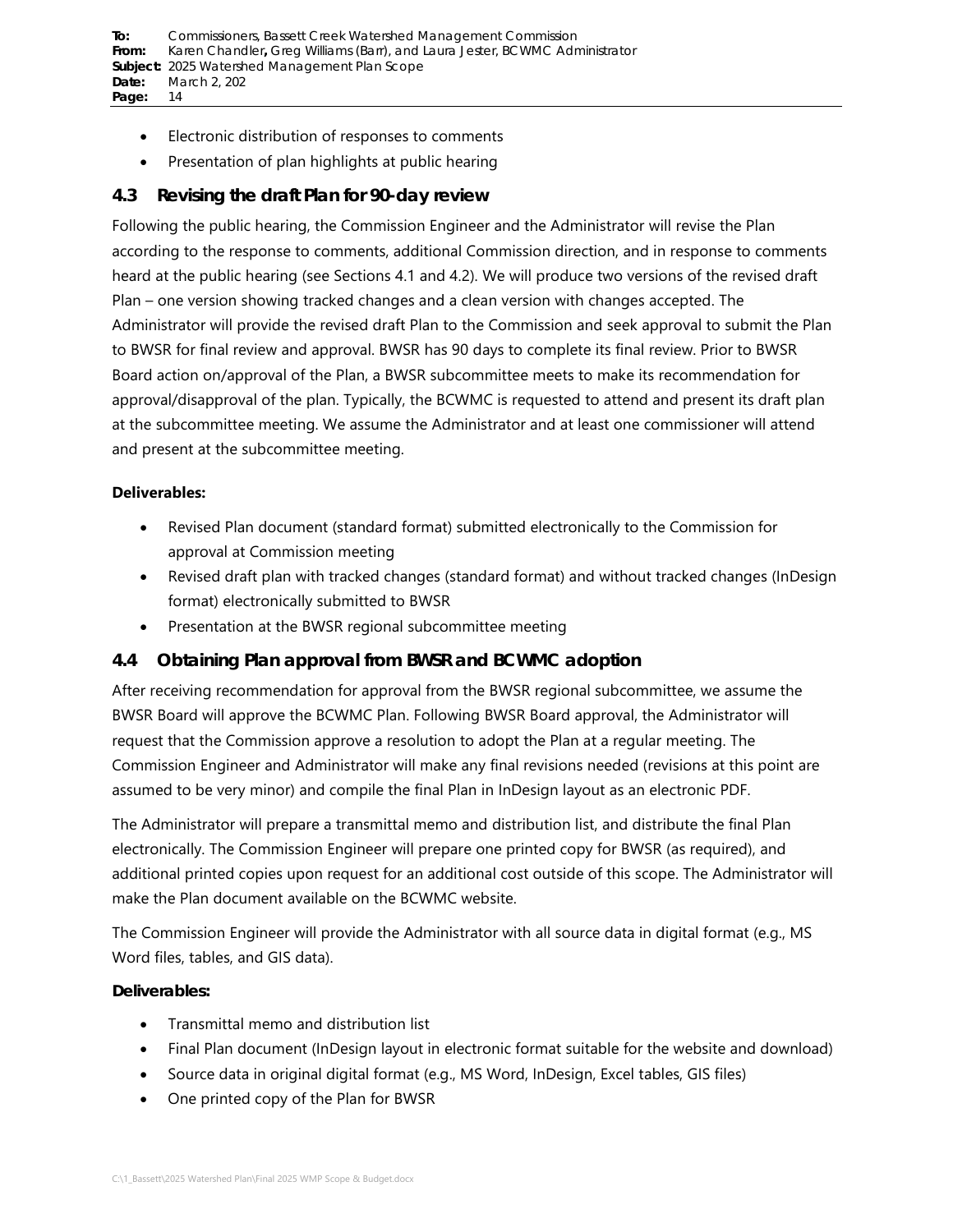# **Estimated project costs**

Estimated project hours and costs are presented below by project phase. Total costs presented in [Table 1](#page-14-0) are an initial estimate. Note that the estimated costs of Phase 1 (initial stakeholder engagement) may vary pending the specific scope established during development of the BWSR-approved stakeholder engagement plan (see Section [1.1\)](#page-3-2); we anticipate that changes to Phase 1 estimated costs will be small. The estimated cost of Phase 2 (pre-plan technical work) will vary based on the scoping of pre-plan technical work (see Section [2.2\)](#page-8-1).

[Table 1](#page-14-0) shows the separate estimated hours of the Commission Administrator and Engineer. Most of the project tasks are anticipated to be collaborative, with Commission Administrator and Engineer staff time apportioned to minimize cost while leveraging appropriate technical skills, institutional knowledge, and capacity.

| <b>Project Phase</b>                                | <b>Administrator Hours</b> | Labor<br>Administrator<br>$Costs^*$ | Hours*<br>Commission<br>Engineer | Engineer Labor Costs<br>Commission | <b>Expenses</b> | <b>Total Cost</b>        |  |  |
|-----------------------------------------------------|----------------------------|-------------------------------------|----------------------------------|------------------------------------|-----------------|--------------------------|--|--|
| Phase 1 - Initial stakeholder<br>engagement         | 186                        | \$13,390                            | 169                              | \$27,335                           | \$2,000         | \$42,725                 |  |  |
| Phase 2 – Pre-Plan work to<br>address challenges**  | 16                         | \$1,150                             | 36                               | \$5,760                            |                 | $$6,910 - $36,910**$     |  |  |
| Phase 3 - Development of the<br>draft Plan document | 166                        | \$12,450                            | 304                              | \$48,340                           |                 | \$60,790                 |  |  |
| Phase 4 – Formal review,<br>approval, and adoption  | 81                         | \$6,075                             | 82                               | \$12,790                           | \$2,000         | \$20,865                 |  |  |
| <b>Project Total</b>                                | 449                        | \$33,065                            | 591                              | \$94,225                           | \$4,000         | \$131,290 - \$161,290 ** |  |  |

### <span id="page-14-0"></span>**Table 1 Estimated Project Costs**

\*Administrator labor assumes \$72/hour rate for Phases 1 & 2; \$75/hour rate for Phases 3 & 4; Engineer labor assumes 2022 rates for Phases 1 & 2; anticipated 2023 rates for Phases 3 & 4 \*\*A range is used because current hours for Phase 2 only reflect development of gaps analysis and

development of a scope for completing pre-plan work. Expenses for performing any needed pre-plan work are currently unknown but may add up to \$30,000 to overall planning costs.

# **Project Schedule**

A draft project schedule is provided as [Figure 2](#page-15-0) on the following page.